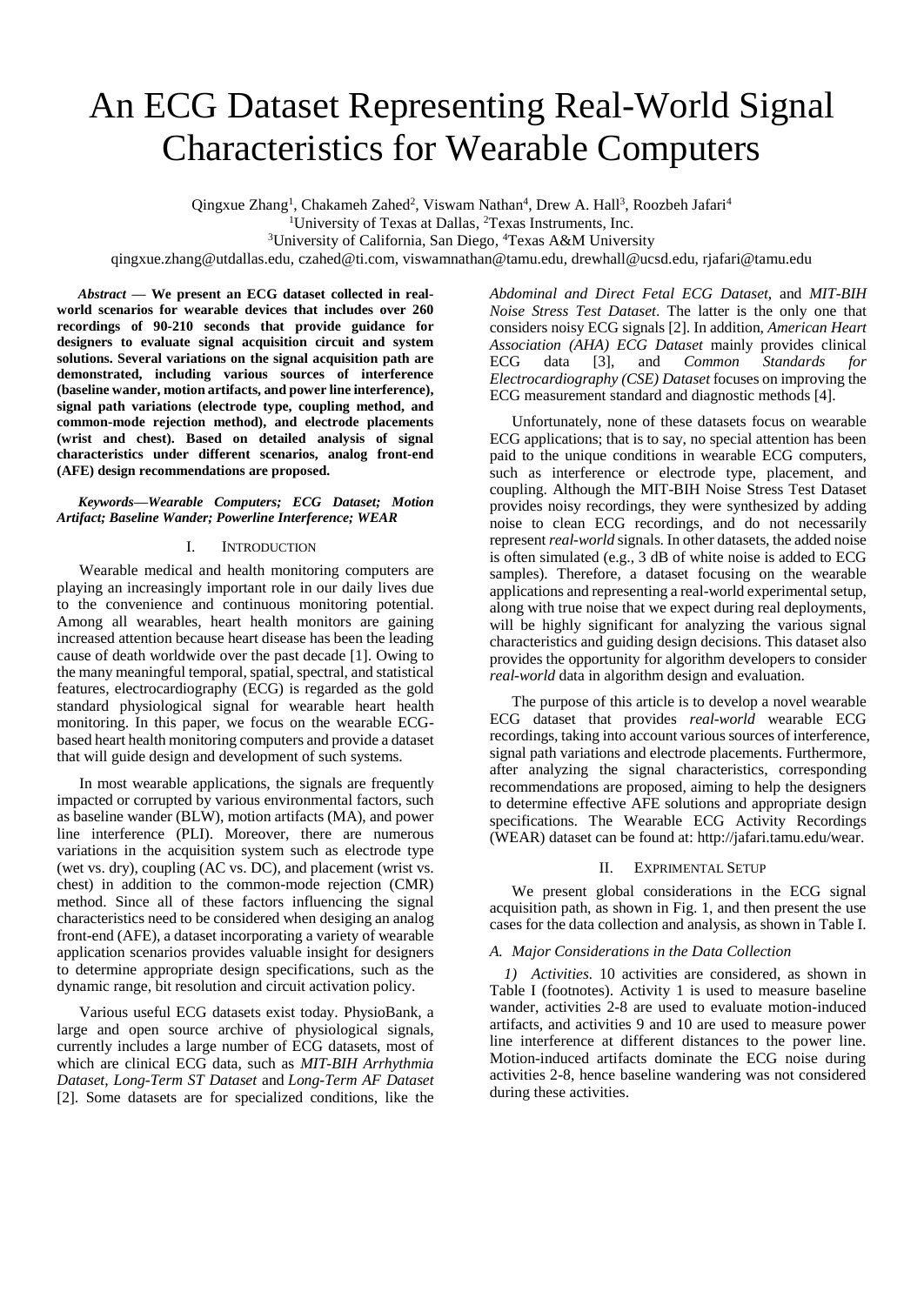

Figure 1. Global considerations in the ECG signal acquisition path: 1) 10 activities; 2) 3 electrode placements, including wrist/chest-1/chest-2 ECG (S/R/B represent signal/reference/bias electrodes); 3) 2 electrode types; 4) 2 coupling methods for the signal and reference electrodes; 5) the customized bio-potential acquisition board [7], providing two methods to drive the bias electrode for common-mode rejection (CMR): the open-loop and closed-loop CMR methods

*2) Electrode placements.* Single-lead ECG recordings, in particular from wrist and chest, are the most frequently used placements in wearable ECG applications due to their convenience. Besides wrist-based ECG, we also try two options for chest-based ECG, 'chest-1' and 'chest-2', with different distances between the signal electrode (S) and the reference/bias electrodes (R/B), to investigate two potential placements while maintaining acceptable signal quality. 'chest-1' placement, due to the closer proximity of electrodes, offers more convenient wearability.

*3) Electrode types.* Various electrode technologies have been reported and can be categorized into wet, dry, insulated, and non-contact electrodes for wearable applications [5]. The wet electrode usually provides better signal quality in terms of the noise and motion sensitivity. The other three types provide better comfort and utility in wearable applications. The non-contact electrode has an unresolved problem – susceptibility to motion-induced artifacts, and the insulated electrode is quite similar to the dry one in practice [5]. Therefore, we limit ourselves to dry and wet (patch-based) electrodes in this work.

*4) Coupling methods.* AC coupling removes DC offset as well as low frequency noise and interference, reducing the dynamic range requirement of the AFE. Here, the bias electrode is DC coupled, while the signal and reference electrodes are either both DC or both AC (1.6 Hz corner frequency) coupled to show the difference.

*5) Common-mode rejection (CMR) methods*. High CMR ratio (CMRR) is essential to reject the unwanted input signals common to both inputs of the differential amplifier. Two methods for CMR enhancement are considered in our data collection: open-loop and closed-loop CMR [6]. For the former, a 2.5 V common-mode voltage (bias voltage) directly drives the potential of the body through the bias electrode, while for the latter, an amplifier is used to sense and amplify the difference between the reference channel and this 2.5 V voltage and then drive the bias electrode, forming a closedloop for CMR enhancement.

### *B. Data Acquisition Platform*

A customized bio-potential platform, shown in Fig. 1, was used for data acquisition [7]. This includes an MSP430 microcontroller and a TI ADS1299 AFE with very low inputreferred noise to preserve the original signal as much as possible. The sampling rate was set to 488 Hz [8]. A 24-bit ADC was used to minimize the quantization error and the gain of the preamplifier was set to unity to reduce the possibility of saturation in the presence of large artifacts. Leveraging this setup, the influence of the AFE can be minimized to maintain the characteristics of the raw signal to the extent possible. AFE designers can set appropriate dynamic range targets based on recommendations given later. They can also lower the ADC resolution after evaluating the signal quality by adding quantization noise to the signals.

| Categ-<br>ories                  | <b>Connections</b> |            |               | Place-  |                 |                     | H B       | <b>Signal</b>    |       |
|----------------------------------|--------------------|------------|---------------|---------|-----------------|---------------------|-----------|------------------|-------|
|                                  | Elec-<br>trodes    | <b>CMR</b> | Coup-<br>ling | ments   | Acti-<br>vities | Name                | DR<br>max | <b>DR</b><br>max | Ratio |
| wander (BLW)<br>Baseline         | Patch              | CL         | DC            | Wrist   | $\mathbf{1}$    | PDW                 | 1.3       | 2.4              | 1.8   |
|                                  |                    |            |               | Chest-1 | 1               | $P\_D\_C1$          | 1.3       | 4.1              | 3.2   |
|                                  |                    |            |               | Chest-2 | 1               | PDC <sub>2</sub>    | 2.5       | 4.1              | 1.6   |
|                                  |                    |            | AC            | Wrist   | $\mathbf{1}$    | P_A_W               | 1.1       | 1.2              | 1.1   |
|                                  |                    |            |               | Chest-1 | 1               | PAC1                | 1         | 1.1              | 1.1   |
|                                  |                    |            |               | Chest-2 | $\mathbf{1}$    | P A C <sub>2</sub>  | 2.3       | 2.3              | 1.0   |
|                                  | Dry                |            | DC            | Wrist   | $\mathbf{1}$    | $D_D_W$             | 1.4       | 33.1             | 23.6  |
|                                  |                    |            | AC            | Wrist   | 1               | D_A_W               | 1.2       | 1.5              | 1.3   |
| Motion<br>artifact<br>(MA)       | Patch              | <b>CL</b>  | DC            | Wrist   | $2 - 8$         | PDW                 | 1.3       | 16.9             | 13.0  |
|                                  |                    |            | AC            | Wrist   | $2 - 8$         | P A W               | 1.1       | 7.5              | 6.8   |
|                                  | Dry                |            | DC            | Wrist   | $2 - 8$         | DDW                 | 1.4       | 79.9             | 57.1  |
|                                  |                    |            | AC            | Wrist   | $2 - 8$         | D_A_W               | 1.2       | 14.4             | 12.0  |
| interference (PLI)<br>Power line | Patch              | CL         | AC            | Wrist   | $9 - 10$        | P CL W              | 1.1       | 1.2              | 1.1   |
|                                  |                    |            |               | Chest-1 | $9 - 10$        | P CL_C1             | 1         | 1.1              | 1.1   |
|                                  |                    |            |               | Chest-2 | $9 - 10$        | P CL C <sub>2</sub> | 2.3       | 2.5              | 1.1   |
|                                  | Dry                |            |               | Wrist   | $9 - 10$        | D CL W              | 1.2       | 1.4              | 1.2   |
|                                  | Patch              | <b>OL</b>  |               | Wrist   | $9 - 10$        | P<br>OL W           | 1.2       | 2.9              | 2.4   |
|                                  |                    |            |               | Chest-1 | $9 - 10$        | P<br>OL C1          | 1         | 2.1              | 2.1   |
|                                  |                    |            |               | Chest-2 | $9 - 10$        | P OL C <sub>2</sub> | 2.3       | 3                | 1.3   |
|                                  | Dry                |            |               | Wrist   | $9 - 10$        | D OL W              | 1.3       | 2.8              | 2.2   |

| TABLE I. | USE CASES FOR THREE CATEGORIES AND  |
|----------|-------------------------------------|
|          | MEASURED MAXIMUM DYNAMIC RANGE (DR) |

10 Activities: 1) sitting; 2) drinking coffee; 3) typing on the keyboard; 4) pressing and releasing the signal electrode; 5-6) walking at 1 and 3 mph; 7-8) running at 5 and 7 mph; 9-10) sitting, 0.6 and 6 feet to the power line.

CL/OL CMR: closed-loop/open-loop common-mode rejection.

HB DR\_max: maximum peak-to-peak voltage of the clean heartbeat (HB) among 5 subjects. HB DR\_max in category MA and PLI reuses that in category BLW.

Signal DR\_max: maximum peak-to-peak voltage of the signal after digital filtering among 5 subjects. Filtering methods:

- o BLW: 60 Hz notch filtering of the ECG signal with activity 1.
- o MA: 60 Hz notch filtering of the ECG signal with activity 8.
- o PLI: high pass filtering (1.6 Hz corner frequency) of the ECG signal with activity 9.

Ratio: equals to 'Signal DR\_max / HB DR\_max'.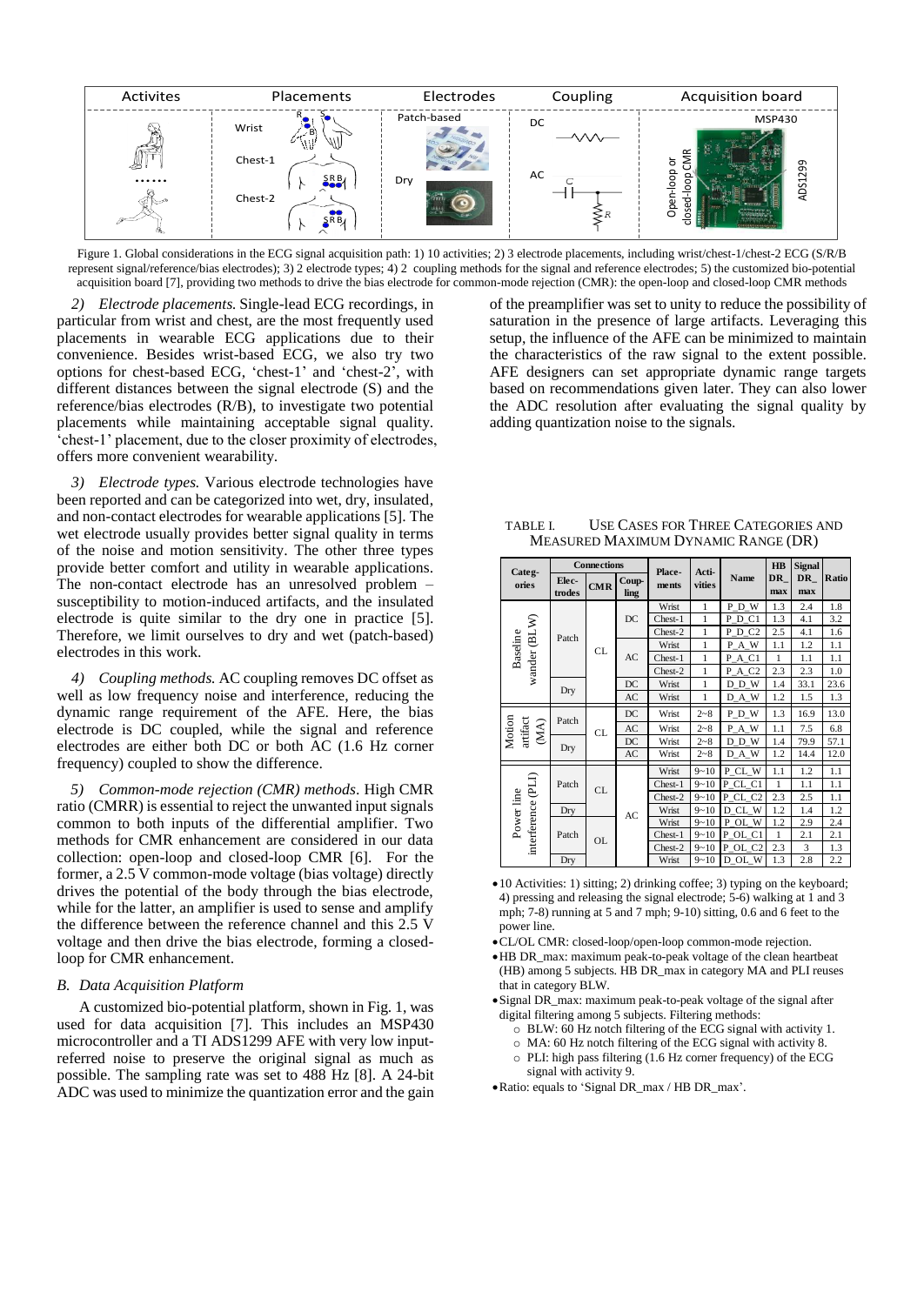

Figure 2. Data analysis for the baseline wander (BLW), motion artifact (MA) and power line interference (PLI) **(a) – (d) for BLW**: dry wrist **(a)** and chest-1 **(b)** ECG w/ DC coupling of subject 1; Max, mean and SD of 'BLW V\_pp' **(c)**; Min, mean and SD of SNR **(d)**.

**Max**: maximum; **Min**: minimum; **SD**: standard deviation; **BLW V\_pp**: peak-to-peak voltage of signal contaminated by BLW after 60 Hz digital notch filtering; **SNR**: signal to noise ratio.

**(e) – (h) for MA**: Max, mean and SD of 'MA V\_pp'for different electrode types and coupling methods, patch + DC **(e)**, patch + AC **(f)**, dry + DC **(g)** and dry + AC **(h)**. **ACT**: activity; **MA V\_pp**: peak-to-peak voltage of signal contaminated by MA after digital high pass filtering (1.6 Hz corner frequency) and 60 Hz digital notch filtering.

**(i) – (l) for PLI**: dry wrist ECG w/ OL CMR with activity 9 of subject 1 **(i)**; Max, mean and SD of 'PLI V\_pp' with activity 9 **(j)**; Max, mean and SD of PSD at 60 Hz with activity 9 **(k)** and 10 **(l)**. **PLI V\_pp**: peak-to-peak voltage of signal contaminated by PLI after digital high pass filtering (1.6 Hz corner frequency); **PSD**: power spectrum density; **CL/OL CMR**: closed loop/open loop common-mode rejection.

# *C. Use Cases*

The dataset currently includes 52 use cases for each of 5 subjects, 4 male and 1 female, all healthy individuals in the age group 20-35. There are a total of 260 recordings with duration of 90 to 210 seconds each with more recordings to be added in future. As shown in Table I, for baseline wander, different electrode types, coupling methods, and placements are considered, with a duration of 3.5 minutes for each recording. For motion artifacts, the emphasis is on various motion-related activities, with a duration of 1.5 minutes for each recording (at rest for the first and last 15s). For power line interference, the CMR methods, electrode placements and the distance to the power line are the major considerations, with a duration of 1.5 minutes for each recording. Therefore there are 94 minutes of data for each subject, and 140/210/120 minutes of data for baseline wander/motion artifacts/power line interference statistics. Each experiment is named as  $X_Y_Z$  where  $X \in \{P, D\}$  (P: patch-based electrode, D: dry electrode),  $Y \in \{D, A, CL, OL\}$  (D: DC coupling, A: AC coupling, CL: closed-loop CMR, OL: open-loop CMR), Z ∈ {W, C1, C2} (W: wrist, C1: chest-1, C2: chest-2). The measured dynamic range of the ECG signal without (HB DR\_max) or with (Signal DR\_max) interferences are shown in Table I and their ratio illustrates the enlargement of the dynamic range.

#### III. ANALYSIS

Based on all 260 ECG recordings, we provide both signal characteristics analysis (Fig. 2) and design guidelines for the low power AFE, emphasizing on the dynamic range (Table I).

Fig. 2 is based on the statistics of the 5 subjects and shows good consistency among subjects. The required bit resolution can be calculated based on the increase in dynamic range.

#### *A. Baseline Wander (BLW)*

Two examples of ECG signals are provided in Fig. 2a and 2b. Fig. 2c and 2d show the peak-to-peak voltage (BLW V\_pp) and signal-to-noise ratio (SNR) of the ECG signal for 8 use cases (Table I). It is challenging to calculate SNR for ECG signals because we cannot precisely discriminate the signal from the noise and there is no concrete definition for the signal. However, prior investigations have recommended a number of methods for SNR calculation. One is described in [9]:

$$
SNR = 10 * log_{10} \frac{avgpower(signal)}{avgpower(blw)}
$$
 (1)

where *avgpower(signal)* and *avgpower(blw)* are the average power of the signal above 1.6 and below 1.6 Hz frequency separately. This definition is only applicable to baseline wander and 60 Hz interference, and will not work for motion artifacts due to the overlapping of ECG signal and motion artifact frequency bands at frequencies over 1.6 Hz.

*1) Placements.* The chest-1 ECG in Fig. 2b shows a good ECG morphology with several distinguishable waves, illustrating the feasibility of this convenient placement with three adjacent electrodes close to the heart, due to observing stronger electrical activity at the heart.

*2) Electrode types.* Compared with the patch-based electrode, the dry electrode with DC coupling (D\_D\_W)